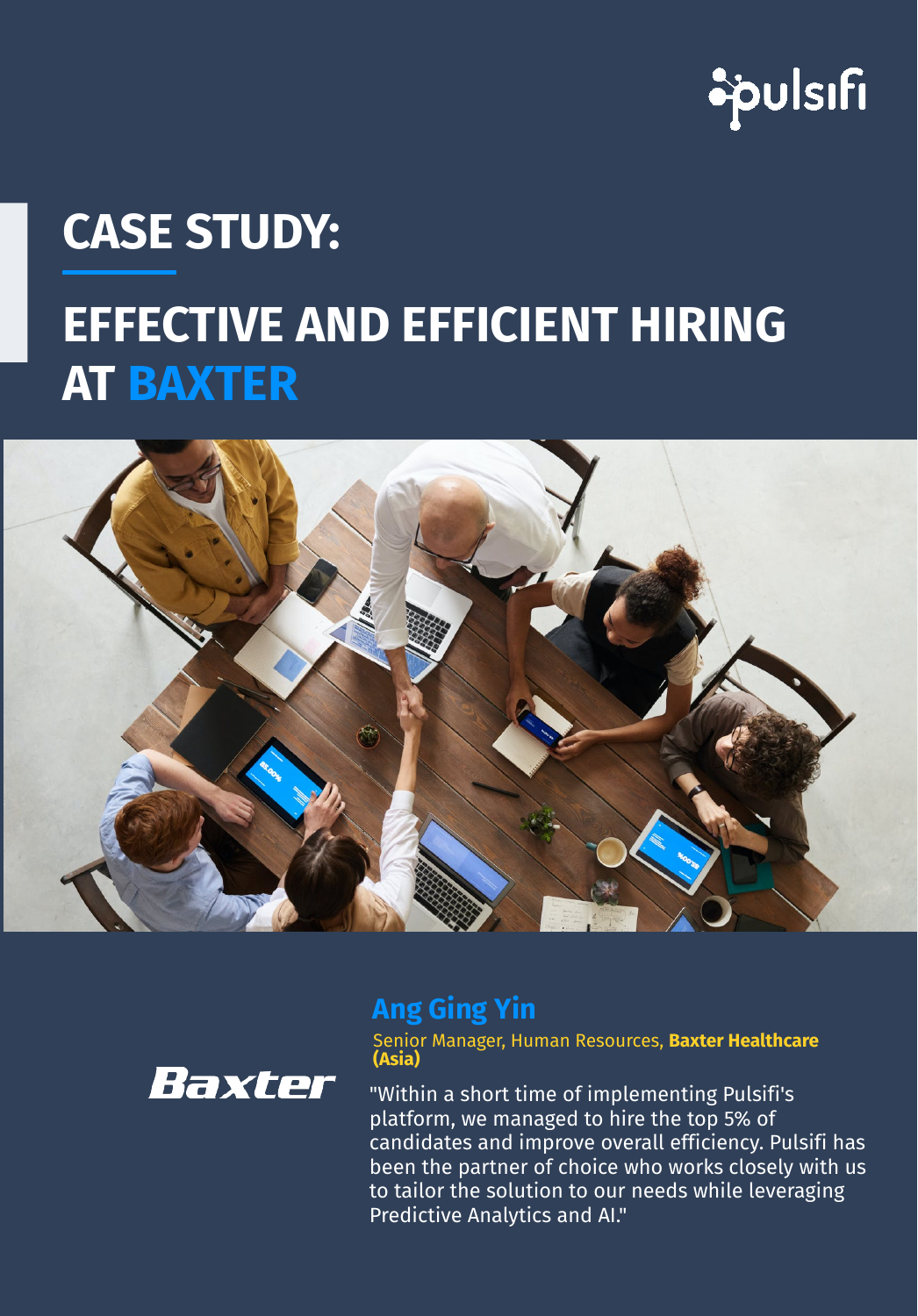## **PROFILE**

| <b>Industry</b>     | <b>Healthcare</b>   |
|---------------------|---------------------|
| <b>Employees</b>    | 48,000 (Global)     |
| <b>Headquarters</b> | Deerfield, Illinois |

## **OVERVIEW**

Baxter is a multinational healthcare company that focuses on bioscience and medical products. They have been a leader in the industry for more than 85 years.

Their immediate need was to hire for two distinct roles, Account Specialist Trainee and Technical Service Engineer. The roles were part of their early talent pipeline strategy and they expected very high candidate volumes.

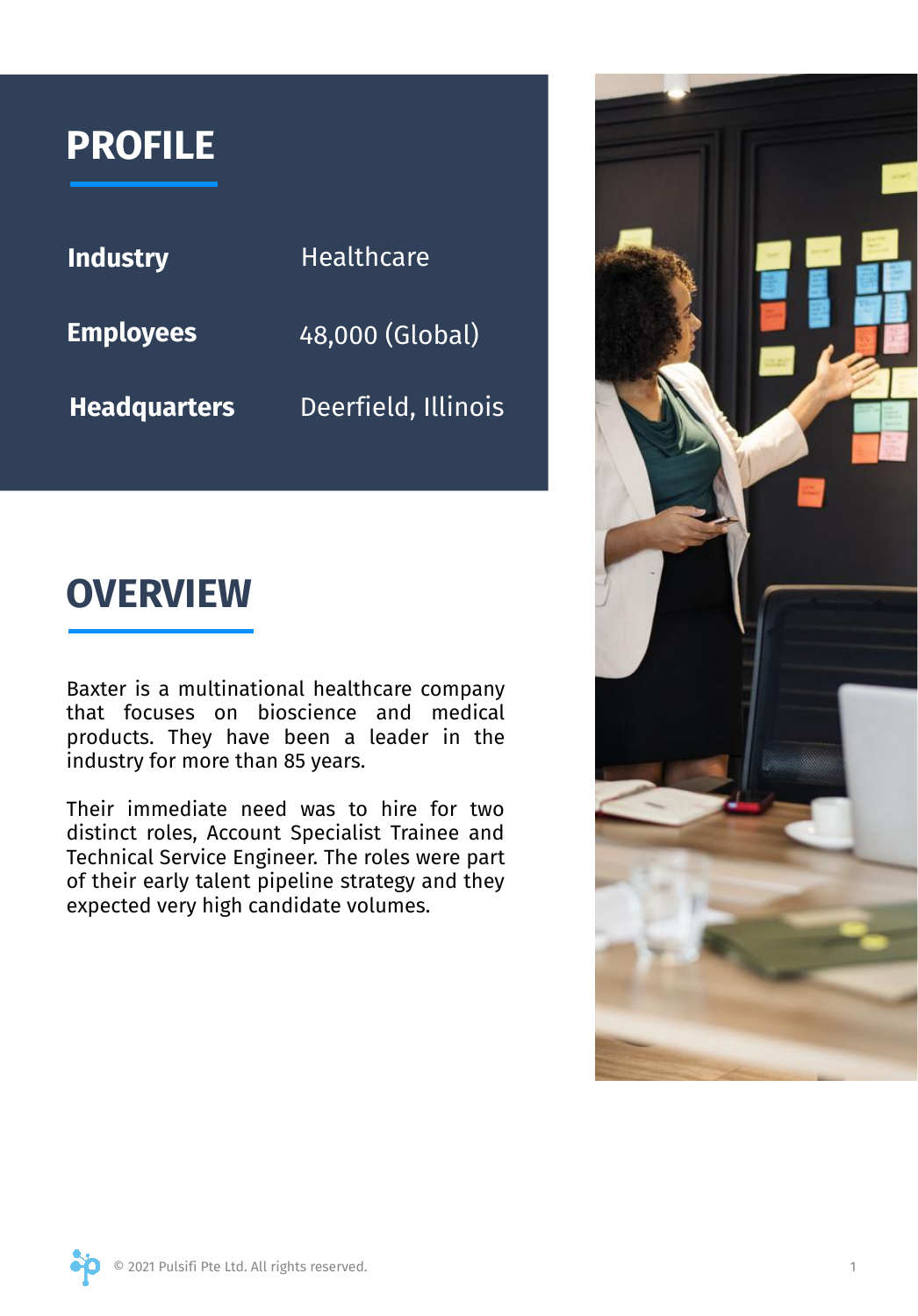

As part of their early talent pipeline strategy, Baxter aims to identify high potential candidates for their respective roles. In this case, the hiring requirements are complex and very different for the Account Specialist Trainee and Technical Service Engineer roles:

- For the Account Specialist Trainee role, finding the right sales candidate with a flare for selling, a persevering spirit to handle difficult clients and deals that inadvertently fall through, and the ability to close deals with finesse is extremely rare.
- On the other hand, hiring for a technical role such as the Technical Service Engineer has its own set of challenges as well. Not only would technical knowledge be prioritized, candidates also need to possess the right aptitude and attitude to pick up stakeholder management skills.

Adding the complexity of sifting through countless profiles to find such candidates, the hiring challenges really get compounded.

During the pandemic, Baxter was working to transition from a Recruitment Process Outsourcing (RPO) model to an in-house talent acquisition model. However, they had limited talent acquisition resources and needed an efficient mechanism to conduct preliminary screening.

Furthermore, they had existing operational bottlenecks that increased the lead time to find the right candidates. These include:

- Preliminary screening interviews were conducted via telephone calls. This required a lot of time to schedule calls, conduct them, and determine the right candidates to be moved into the next stages of the selection process.
- Candidate resumes were collected on an external platform. Accessing this data for further analysis or follow-ups added time to the process.
- There was no integrated platform to deliver updates to the bulk of the candidates in a timely manner.

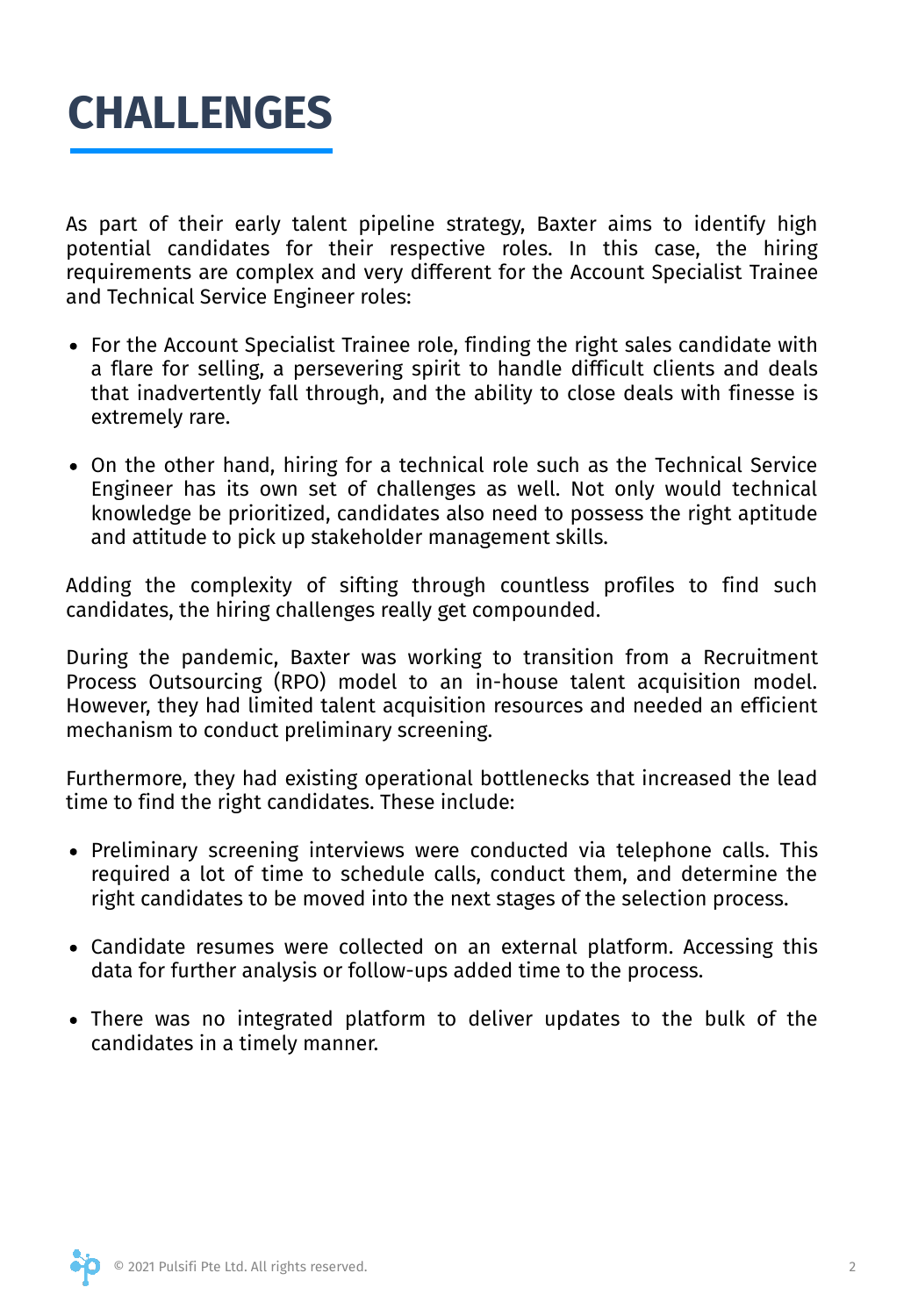## **SOLUTION**

Partnering Pulsifi and using our People Data Platform, Baxter sought to streamline their hiring process by:

- Using predictive models to holistically assess hard skills and soft traits of each candidate and predict how well he/she would perform in the role. Compared to human assessment, the models would be more objective and consistent across candidates.
- Moving the early stages of the candidate application process entirely online, and having Pulsifi's platform screen each candidate effectively and instantaneously.
- Consolidating each candidate's information into a single view on a single platform for Talent Advisors and Managers to easily understand and review the applications.
- Implementing easy-to-deploy actions to quickly or even automatically update and process large volumes of candidates throughout the selection process (e.g. send bulk emails to inform candidates of advancement to next round, or rejection).

### **PHASE 1: Defining Requirements**

- Pulsifi assessed Baxter's requirements and competency frameworks for each role.
- Pulsifi incorporated these traits into our job-specific predictive models to derive tailored algorithms suited for Baxter's hiring needs.

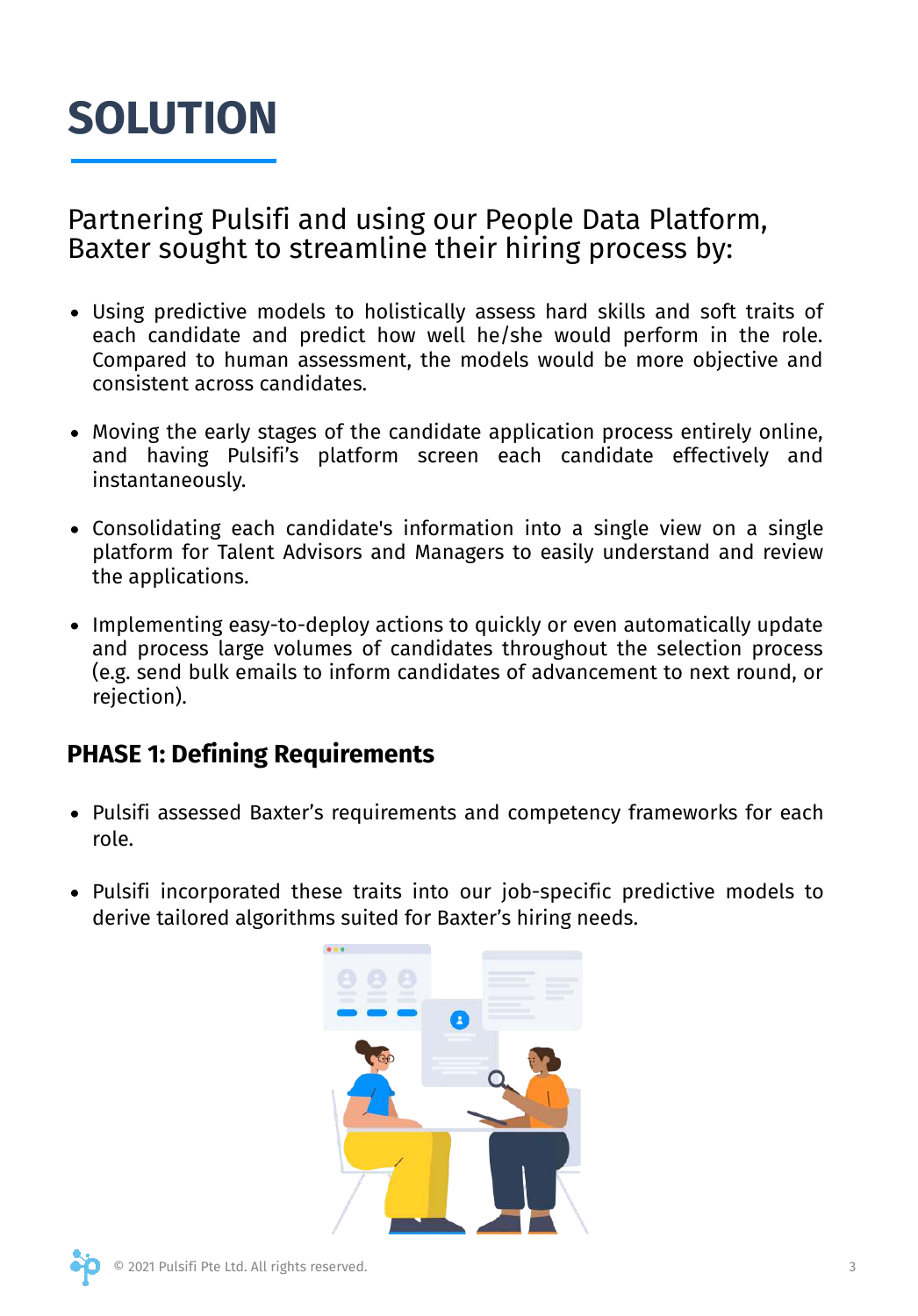## **SOLUTION**

### **PHASE 2: Candidate Applications**

- Candidates were invited to Pulsifi's platform to create an account, provide their resumes, and complete psychometric assessments, cognitive assessments, and a video assessment.
- Candidates were able to view their results immediately after completing each psychometric assessment to help them understand themselves better.

### **PHASE 3: Candidate Screening**

- Pulsifi's platform unifies various data points of each candidate, and runs them through a series of algorithms to immediately generate a single "Fit Score" for each candidate.
- The Fit Score encompasses hard skills, soft traits and other aspects, and is a prediction of how well the candidate fits the role and is likely to perform.



#### **SHORTLIST** Based on the insights and predictions, candidates are shortlisted for assessment centers. **PREDICTIONS** Pulsifi's model predicts work outcomes of and assigns a Fit Score to every candidate. **APPLICATION** Candidates start job applications. **ANALYSIS** Pulsifi's algorithms analyze each candidate on multiple aspects. **ASSESSMENT** Candidates complete a series of assessments. **SELECTION PROCESS**

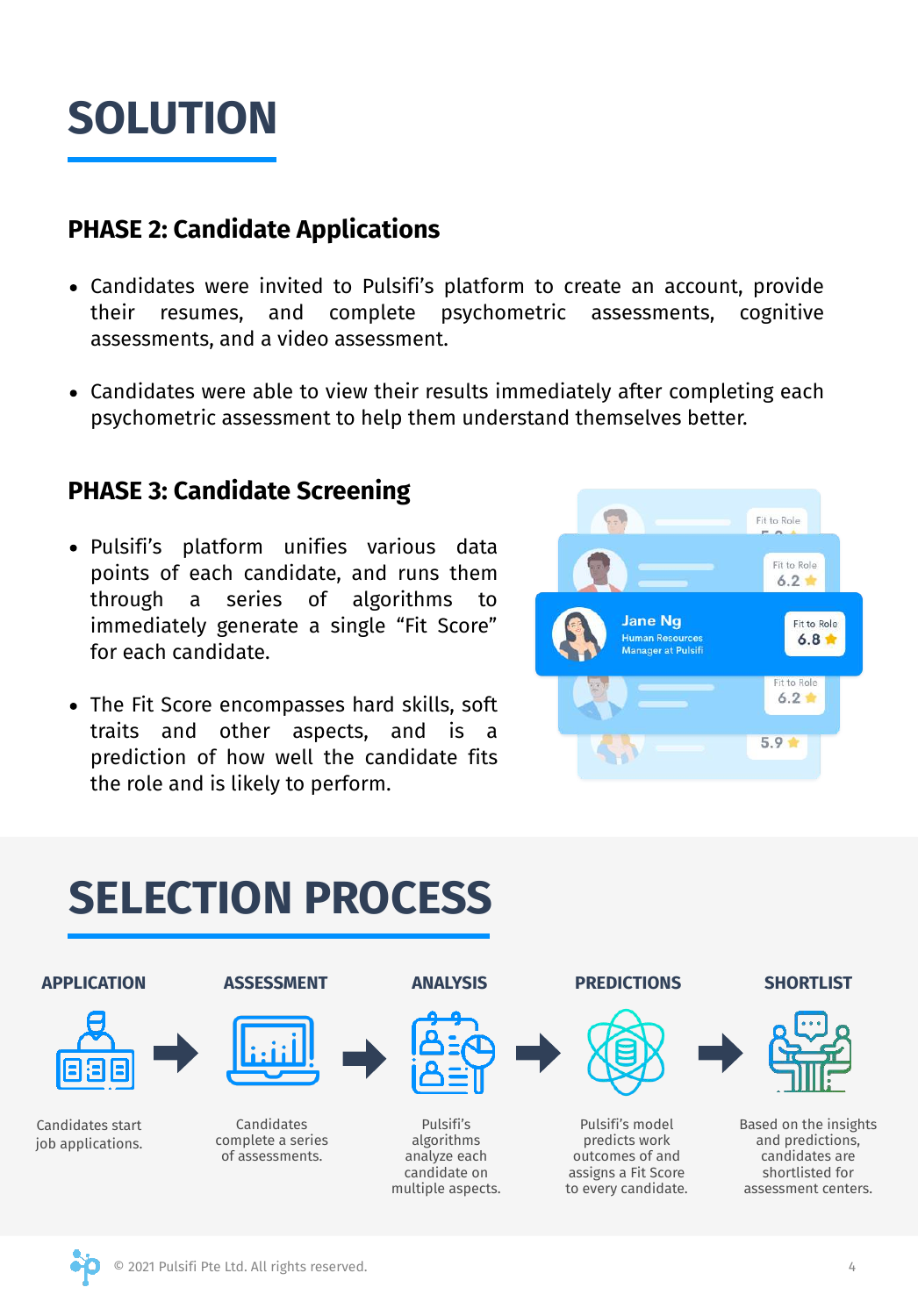# **OUTCOMES**



### **2/3 of time saved to screen candidates**

- Pulsifi helped streamline Baxter's hiring process. Candidates can provide their resumes and complete various assessments all on one platform.
- Previously, Baxter would spend approximately 30 minutes to screen a candidate via phone interview. Using Pulsifi's platform allowed them to screen through each candidate's profile in 10 minutes or less, saving them two-thirds of the time spent on screening candidates.
- Our platform combines and analyzes various data such as resumes, assessments, videos, etc. – to provide a comprehensive view of each candidate in real time.
- With the video assessment, recruiters were able to conduct the preliminary screening interviews online, such as assessing candidates' verbal proficiency, prior to the face-to-face interviews.



### **Zoomed in on the best candidates**

- Recruiters get to focus on a smaller list of candidates with higher Fit Scores, and interview only candidates that have the highest potential to perform well in the respective roles.
- The Fit Score resulted from customizing algorithms based on Baxter's values, competencies, and job requirements.
- As a result, out of 100+ candidates, 20 were easily shortlisted for the assessment center.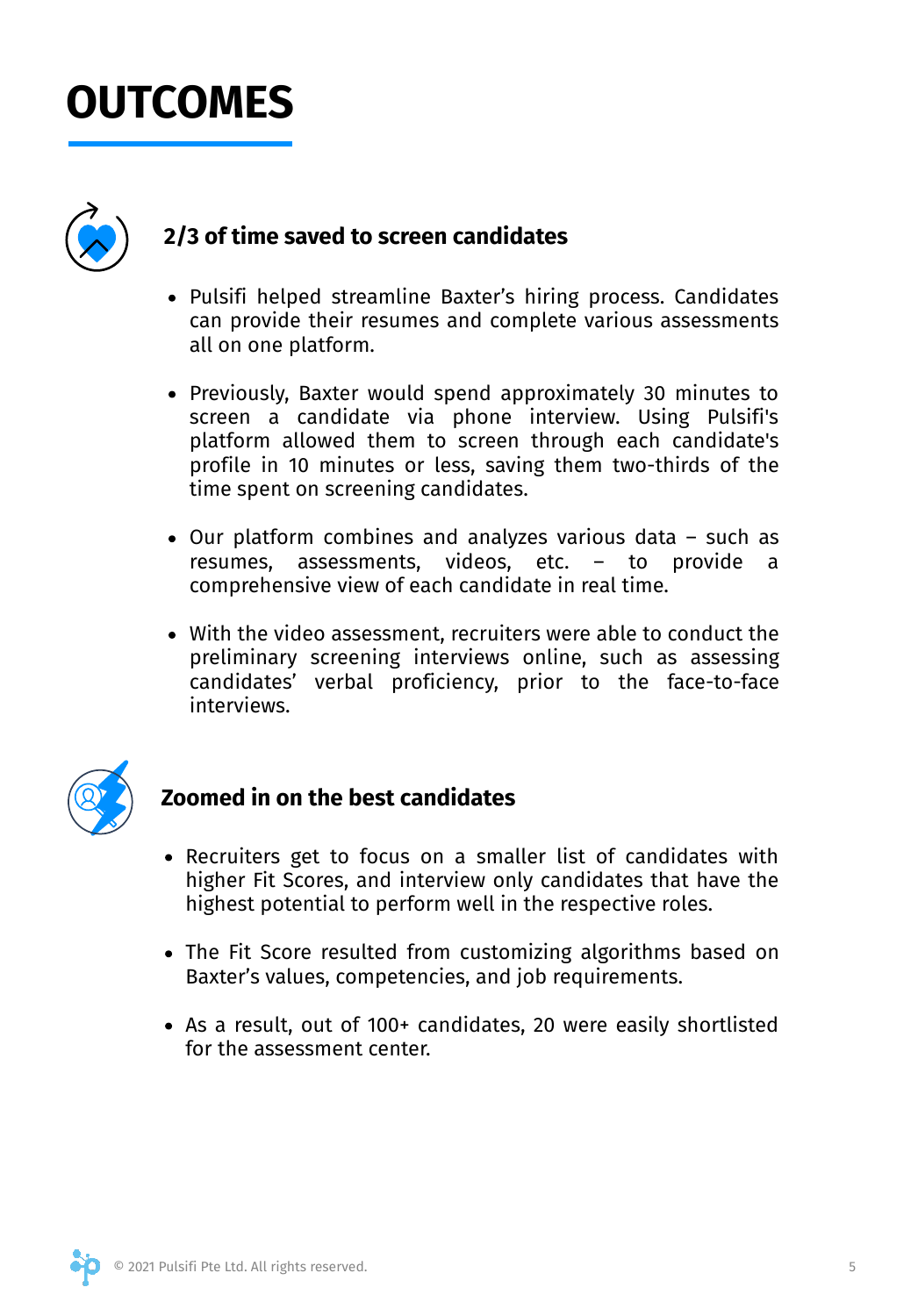# **OUTCOMES**



### **Successfully hired the top 5% of candidates**

- After the final selection stage, Baxter managed to hire the top 5% of candidates according to Pulsifi's algorithms.
- To date, all hires have successfully completed their first rotation with very positive feedback from their managers.